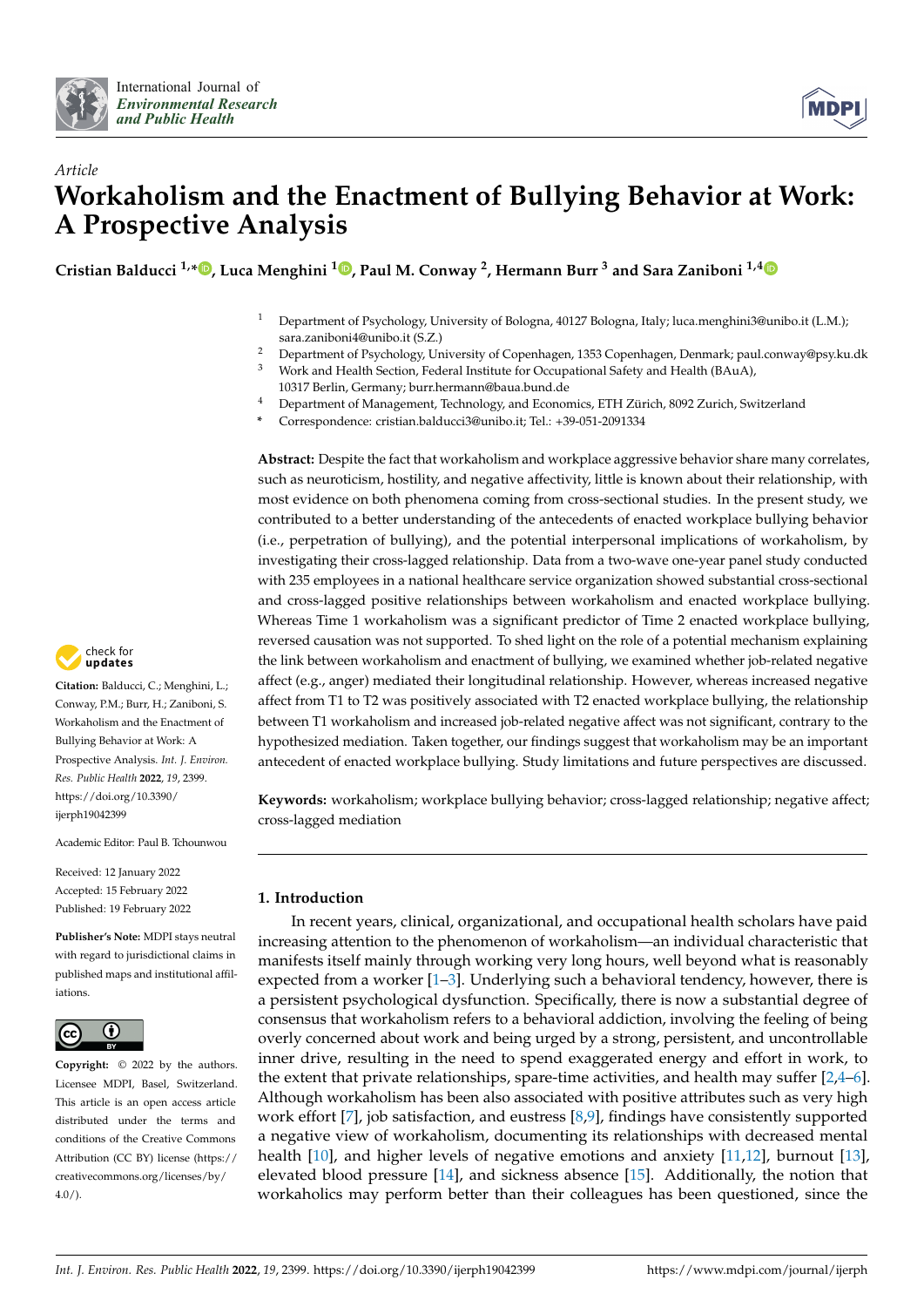former have perfectionistic tendencies, including rigidity, inflexibility, and difficulties in delegating tasks [\[16](#page-10-7)[,17\]](#page-10-8), which are not instrumental to job performance. Indeed, a recent study found that workaholism was not associated with a supervisor-related measure of job performance [\[11\]](#page-10-2), suggesting that there may be little advantage of being a workaholic for both individuals and organizations.

In the present study, we further contribute to the understanding of the drawbacks of workaholism by examining its interpersonal correlates (i.e., aggressive behavior at work), a topic that has received very little attention so far. Specifically, we focus on the enactment of workplace bullying behavior—a peculiar form of workplace aggression that, according to a common definition, means harassing, offending, or socially excluding someone at work, or negatively affecting someone's work [\[18](#page-10-9)[,19\]](#page-10-10). Workplace bullying has detrimental consequences for its victims and the organizations they work for, including anxiety, depression, sickness absence, intention to leave, early retirement from work, and, in extreme cases, suicidal ideation and attempts [\[20](#page-10-11)[–23\]](#page-10-12). Workplace bullying is conceived as an extreme form of counterproductive work behavior (CWB) [\[24](#page-10-13)[,25\]](#page-10-14). Thus, by investigating the relationship between workaholism and the enactment of bullying behavior, we also further contribute to the elucidation of the performance-related (i.e., organizational) implications of workaholism. Additionally, since workaholic tendencies are prevalent among managers and, more generally, among individuals with responsibility positions in organizations [\[26](#page-10-15)[,27\]](#page-10-16), evidence supporting a link between workaholism and the enactment of bullying would imply that workaholics have poor fit with managerial positions since they may actively contribute to create toxic workplaces.

## *Theoretical Framework and Hypotheses Development*

Workplace bullying has been mainly investigated from the perspective of the victim [\[16\]](#page-10-7) and by frequently focusing on poor work environmental conditions as antecedents, such as workload, role conflict and ambiguity, and organizational change [\[28–](#page-10-17)[31\]](#page-10-18). However, a number of studies have taken the perspective of the perpetrator (see [\[23](#page-10-12)[,24\]](#page-10-13)), suggesting that personal characteristics, such as neuroticism, hostile personality, and low emotional stability/self-regulatory capacity, may play a role as antecedents of the enactment of bullying. Such aspects have been considered as part of the so called "hot temperament" trait [\[32\]](#page-10-19), which characterizes individuals who tend to handle stress by reacting aggressively. Indeed, research has shown that hot temperament is a precursor of workplace aggression (e.g., [\[33\]](#page-10-20)).

Similarly, workaholism has been found in association with both neuroticism [\[12\]](#page-10-3) and negative affectivity (see [\[3\]](#page-9-1)), and, by definition, workaholics have low self-regulatory capacities, being unable to regulate their relationship with work despite the negative healthrelated consequences they may experience. Thus, workaholism shares a number of aspects with the hot temperament trait. In addition, previous research shows strong correlations between workaholism and both type A behavior and overcommitment [\[3](#page-9-1)[,34\]](#page-11-0), which reflect personal dispositions involving the frequent experience of negative work-related affective states, such as anger and hostility, which are two important cognitive components of aggressive behavior [\[35\]](#page-11-1). Workaholism is also associated with lower levels of prosocial workplace behavior [\[36\]](#page-11-2) and with venting one's negative emotions as a coping strategy [\[37\]](#page-11-3). Although discharging negative emotions may be beneficial for the individual (see [\[38\]](#page-11-4)), it may come with significant interpersonal costs if it takes the form of inappropriate behavior. Overall, the above suggests that workaholism may be a significant antecedent for the perpetration of negative social behavior at work.

Theoretically, the link between workaholism and the enactment of bullying may be understood through the lenses of the stressor–emotion model of CWB [\[39\]](#page-11-5), which builds upon the widely known frustration–aggression hypothesis [\[40\]](#page-11-6). According to this model, the experience of stress at work goes hand in hand with tension and frustration, and, more generally, negative affect, with the latter acting as the proximal trigger of aggressive behavior. Furthermore, the model postulates that work-related stress may be generated by both situational factors (i.e., working conditions) and predisposing factors related to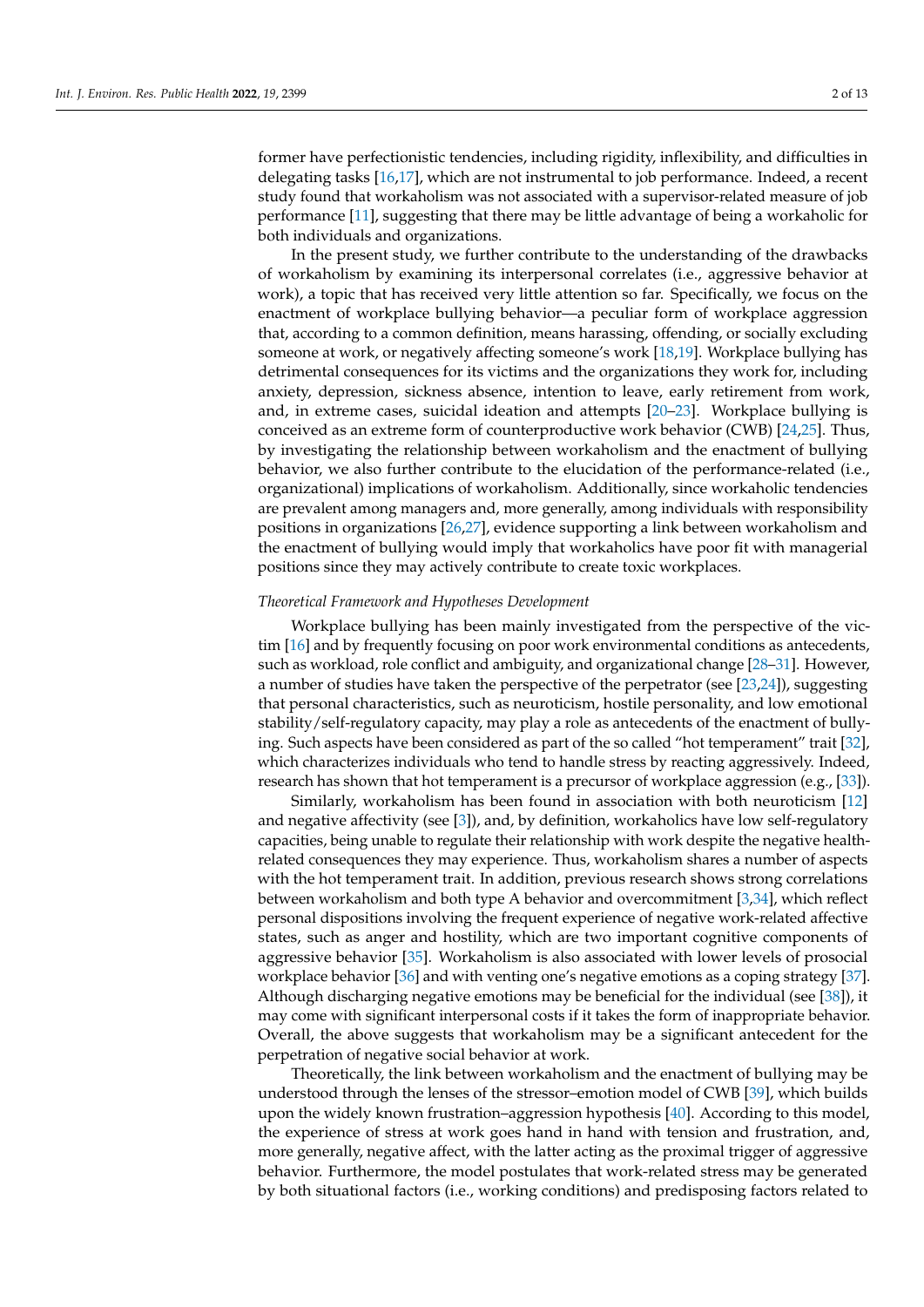individual differences. The latter, by acting as vulnerability conditions, predispose the individual to report frequently stress and frustration. Very similar ideas have been proposed by the General Affective Aggression Model [\[35\]](#page-11-1), according to which personal factors such as negative affectivity, Type A behavior, and low self-esteem may lead to aggression by fueling the experience of critical internal states (hostile cognitions, physiological arousal, and negative affect).

By experiencing a strong, uncontrollable, internal drive to work excessively, and by investing a disproportionate amount of time and effort at work, workaholics frequently experience high levels of stress and frustration. This has been corroborated by studies adopting either a longitudinal design or within-person methods. For example, workaholism has been found to influence mental distress symptoms as reported one year later, controlling for the baseline level of mental distress [\[10\]](#page-10-1). Similarly, workaholism has been found to fuel daily job-related negative affect, over and above working conditions (workload) and other personal factors (neuroticism) [\[12\]](#page-10-3). Thus, in line with the stressor–emotion model of CWB, the enactment of aggressive behavior in the form of bullying may be a way for workaholics to deal with such high levels of stress experienced at work.

In a previous study, workaholism and enacted aggressive behavior were found to be significantly associated [\[41\]](#page-11-7), with their relationship being partially mediated by negative job-related affect, which is in line with what may be predicted by the stressor–emotion model of CWB. However, this study was cross-sectional in nature, resulting in a high vulnerability to common method bias and limited inference about the causal nature of the relationship. In general, scholars in the fields of both workaholism [\[5\]](#page-9-7) and workplace bullying [\[18\]](#page-10-9) have repeatedly claimed that much of what we know about the two phenomena is based on cross-sectional evidence, and have called for more longitudinal research. Thus, to advance our understanding on the antecedents of workplace bullying and the potential implications of workaholism, we conducted a two-wave study testing the following hypothesis:

**Hypothesis (H1).** *Workaholism at Time 1 (T1) will have a positive impact on the enactment of workplace bullying as reported at Time 2 (T2), over and above the baseline level of enacted bullying behavior.*

Additionally, building on previous evidence [\[37\]](#page-11-3) and theoretical elaborations clearly suggesting that negative affect is a typical experience among workaholics [\[12\]](#page-10-3), and an important proximal antecedent of workplace aggressive behavior [\[42\]](#page-11-8), we sought to examine the potential mediation of negative job-related affect (e.g., anger) by testing the following hypothesis:

**Hypothesis (H2).** *The relationship between workaholism at T1 and the enactment of bullying behavior at T2 will be mediated by job-related negative affect.*

## **2. Materials and Methods**

#### *2.1. Participants and Procedure*

Data were collected in a two-wave, one-year lagged study in a national healthcare service organization in Northern Italy. The investigation was part of a workplace psychosocial risk assessment conducted in accomplishment of the Italian health and safety law (Legislative Decree 81/2008). The survey involved the departments of the organization that scored highest on a number of potential indicators of work-related stress (e.g., accidents at work, turnover, sickness absences) (see [\[43\]](#page-11-9)). Such indicators were first collected from organizational databases by the HR department and then analyzed at the aggregated (i.e., department) level. This is a standard procedure based on the national guidelines for psychosocial risk assessment (see [\[44\]](#page-11-10)), which requires a preliminary phase focusing on objective indicators of work-related stress, and a successive in-depth phase (which is the focus of the present study) consisting of employee surveys on psychosocial risk factors.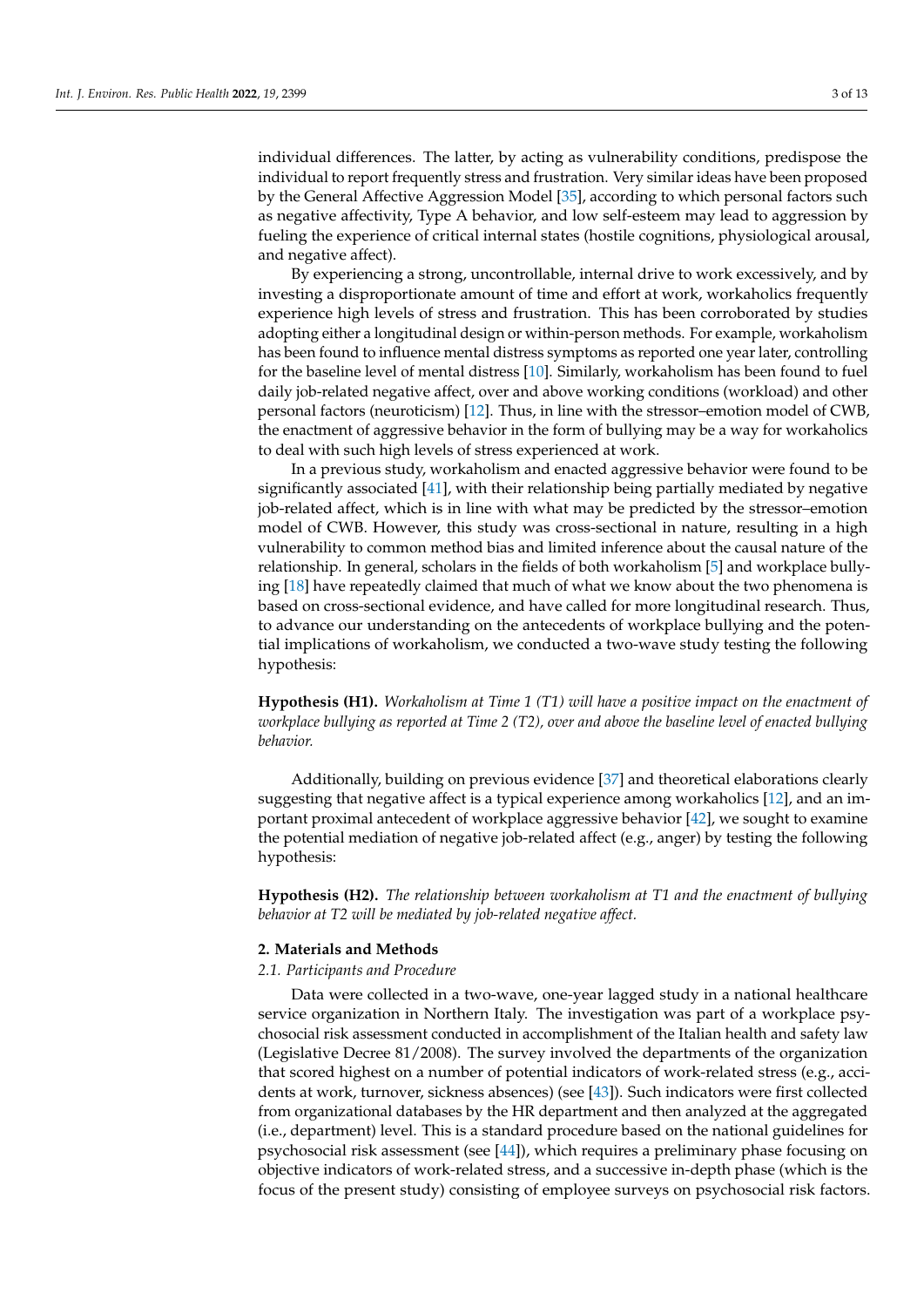The researchers were only involved in the latter phase. Data collection was undertaken by means of an anonymous paper-and-pencil questionnaire, which was administered during working time. Specifically, different sessions of data collection were organized with the help of "project development facilitators" (i.e., workers of the identified departments, such as safety representatives) that were present during the data collection, and were available to deal with requests for clarification from the participants. All the employees of the selected departments were invited to participate. Ad hoc boxes were placed in the various departments/wards for returning the completed questionnaires at the end of the data collection sessions. Questionnaires were then delivered to the researchers, who proceeded to build the dataset used for both the organizational risk assessment required and the present study.

The questionnaire was completed by 574 employees at T1, with a response rate of 75.4% across the various departments (T1 data were used in a previous cross-sectional study exploring the workaholism-bullying relationship [\[41\]](#page-11-7)). At T2, the questionnaire was completed by 508 employees, with a response rate of 65%. T1 and T2 questionnaires were matched using anonymous codes built using factual personal information. This procedure ensured responses were anonymous while allowing the linking of baseline (T1) and followup (T2) data. Follow-up data were available for 235 employees (40.9% of those completing the T1 questionnaire). Participants were predominantly females (86.3%), and mainly aged 30–39 (37%) and 40–49 years (38%). The majority of participants were nurses (73%) and administrative staff (18%). Most participants had a permanent job contract (97%) and a job tenure equal to or higher than five years (83%).

### *2.2. Measures*

Workaholism was measured with the Dutch Work Addiction Scale [\[45\]](#page-11-11), which consists of 10 items that investigate a number of feelings related to the respondent's work and reflect the two hypothesized components of workaholism, namely, working compulsively (e.g., "I feel that there's something inside me that drives me to work hard") and working excessively (e.g., "I stay busy and keep many irons in the fire"). Responses were given on a four-point Likert scale, ranging from 1 ("Never or almost never") to 4 ("Almost always or always"). The Dutch Work Addiction Scale has been adapted to Italian, showing good internal consistency and test–retest stability. It also showed significant negative correlations with measures of well-being and positive correlations with measures of poor mental health such as anxiety and depressive symptoms [\[46\]](#page-11-12). For the present study, we used the overall scale score, which showed good internal consistency at both T1 (Cronbach's  $\alpha$  = 0.82, 95% CI [0.78, 0.85]) and T2 ( $\alpha$  = 0.81, 95% CI [0.77, 0.84]).

Job-related negative affect was assessed by four items taken from a shortened version (see [\[47\]](#page-11-13)) of the Job-related Affective Well-being Scale [\[48\]](#page-11-14), which has already been used in previous research with Italian employees (e.g., [\[10](#page-10-1)[,41](#page-11-7)[,46\]](#page-11-12)). The scale investigates the frequency with which the participant has experienced each of a number of affective states in relation to his or her work across the previous 30 days, with responses given on a five-point Likert scale from 1 ("Never") to 5 ("Very often"). The affective states assessed in the present study were anger, disgust, pessimism, and discouragement. The internal consistency of the derived scale was  $\alpha = 0.79$ , 95% CI [0.75, 0.83] and  $\alpha = 0.77$ , 95% CI [0.72, 0.81], respectively, at T1 and T2.

Enactment of workplace bullying behavior was measured by adapting nine items of the Italian version [\[49\]](#page-11-15) of the Short Negative Acts Questionnaire [\[50,](#page-11-16)[51\]](#page-11-17). This scale assesses the experience of bullying from the perspective of the victim (e.g., "Someone at work has persistently criticized your work and effort"). To investigate the enactment of bullying (the dependent variable in the present study), i.e., to take the perspective of the perpetrator, the items of the scale were rephrased in an active form (e.g., "You have persistently criticized the work and effort of someone at work"). Responses varied from 1 ("Never") to 5 ("Daily"), with respondents asked to consider the last six months. Cronbach's  $\alpha$  for this scale was slightly below the commonly accepted threshold of 0.70, (i.e.,  $\alpha$  = 0.67 95% CI [0.60, 0.73] at T1, and  $\alpha$  = 0.65 95% CI [0.58, 0.71] at T2). However, it has been argued that for less clearly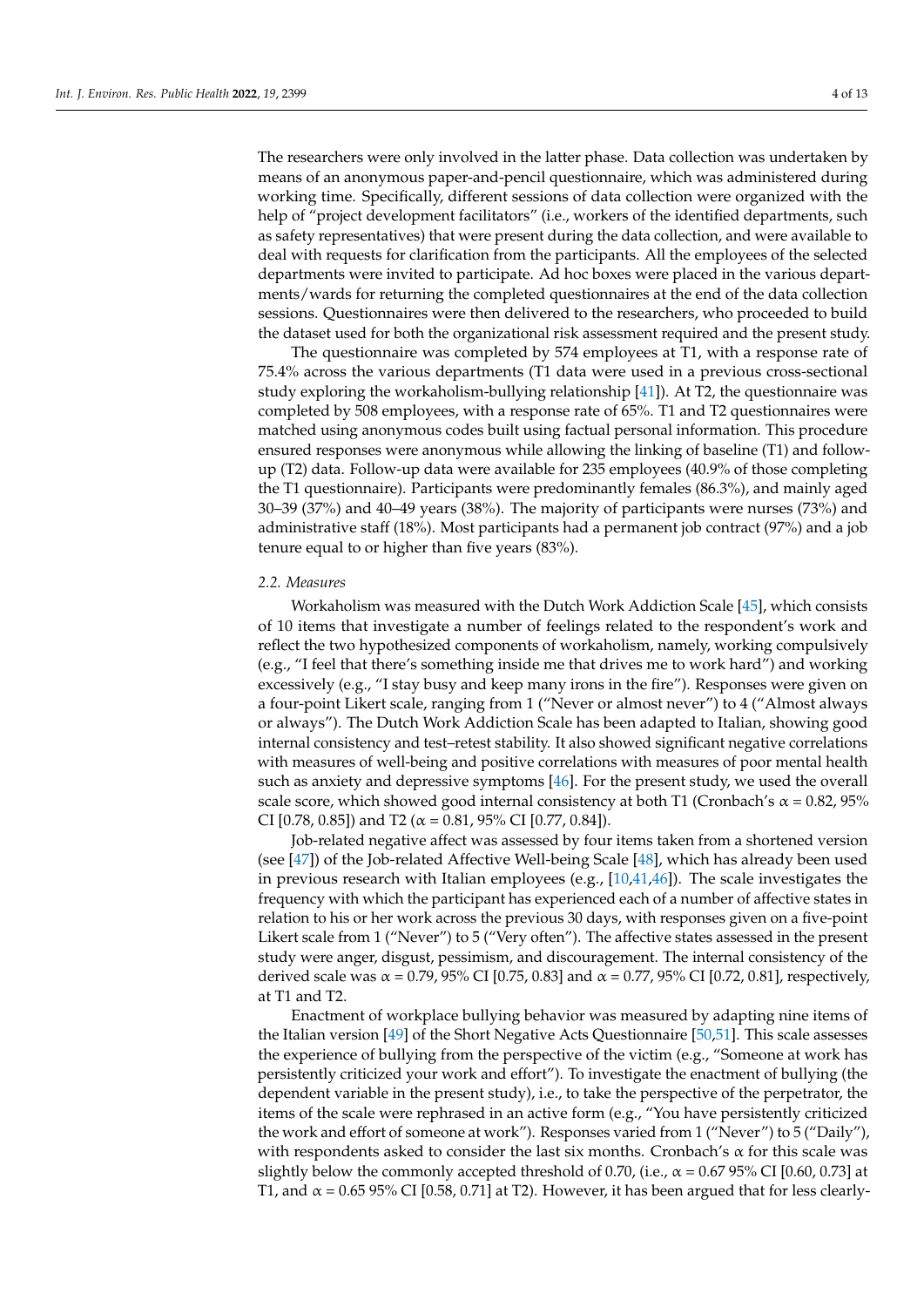delimited psychological phenomena (of which aggressive behavior can be considered an example), measurement scales that attain an alpha of 0.60 to 0.70 can be regarded as acceptable (see [\[52\]](#page-11-18)). These items have already been used in previous research (e.g., [\[53](#page-11-19)[,54\]](#page-11-20)) to study bullying behavior from a perpetrator's perspective.

#### *2.3. Data Analysis*

We conducted a cross-lagged path analysis using the Mplus 8.4 software (Muthén and Muthén, Los Angeles, CA, USA). We opted for path analysis rather than relying on structural equation modelling (SEM) because SEM is best suited for large sample sizes (>300) [\[55\]](#page-11-21), which was not our case. All the information available from the 235 participants that responded at both T1 and T2 was used to fit the models described below (i.e., no listwise deletion was implemented). To test H1, we first specified a baseline model (Model 1) including the cross-sectional covariation between workaholism and enactment of workplace bullying behavior at both T1 and T2, and the auto-regressive paths (e.g., from T1 workaholism to T2 workaholism). Model 1 also included gender as a covariate affecting T2 enactment of bullying behavior, since research has often shown that males tend to be more aggressive than females (e.g.,  $[32]$ ). Then, in a second model (Model 2), we included the cross-lagged path from T1 workaholism to T2 enactment of bullying behavior, and checked whether the path was statistically significant and whether the resulting model provided a significantly better fit than the baseline model. In a third model alternative to Model 2 (Model 3), we also assessed reversed causation (i.e., from T1 enactment of workplace bullying behavior to T2 workaholism).

To test H2, we ran a simple linear regression analysis with T2 job-related negative affect regressed on T1 job-related negative affect, and used the obtained residuals to represent change in job-related negative affect from T1 to T2 (i.e.,  $\Delta$  Job-related negative affect) (e.g., see [\[56\]](#page-11-22)). This variable was then added to Model 2 as a mediator between T1 workaholism and T2 bullying. Specifically, a baseline model (Model 4), corresponding to Model 2 plus the inclusion of an uncorrelated ∆ Job-related negative affect variable, was compared to the hypothesized model (Model 5), which also included the paths from T1 workaholism to ∆ Job-related negative affect, and from ∆ Job-related negative affect to T2 enactment of workplace bullying behavior (see graphical representations in the Results section).

Models 1–5 were specified using the Robust Maximum Likelihood estimator, and their goodness of fit was assessed and compared in terms of the  $\chi^2$  statistic, comparative fit index (CFI), Tucker−Lewis index (TLI), root-mean-square error of approximation (RMSEA), and standardized root-mean-square residual (SRMR). The difference in  $\chi^2$  between competing models was computed using the Satorra and Bentler scaled  $\chi^2$  difference test (See: [http:](http://www.statmodel.com/chidiff.shtml) [//www.statmodel.com/chidiff.shtml](http://www.statmodel.com/chidiff.shtml) (accessed on 14 February 2022)). As standard practice, TLI and CFI values greater than 0.90 and RMSEA and SRMR values lower than 0.08 were deemed acceptable (see [\[57\]](#page-11-23)).

#### **3. Results**

We first performed an attrition analysis to test whether drop-out at T2 was related to the main study variables. Specifically, we conducted a logistic regression analysis on the 574 participants in the T1 survey, in which drop-out  $(0 =$  participation in follow-up;  $1 =$  drop out) was predicted by the main study variables (i.e., T1 workaholism, T1 enactment of bullying behavior, and T1 job-related negative affect). Results revealed that T1 workaholism was a risk factor for drop out (Odds Ratio (OR) = 1.56, *p* < 0.05), whereas none of the other variables were related to drop-out. Although these results may have determined a range restriction in workaholism with potential implications for the main analyses, selection bias is thought to significantly impact the results if drop-out from the study is related to both the predictor(s) and the outcome variable  $[58]$ , which was not the case in the present study.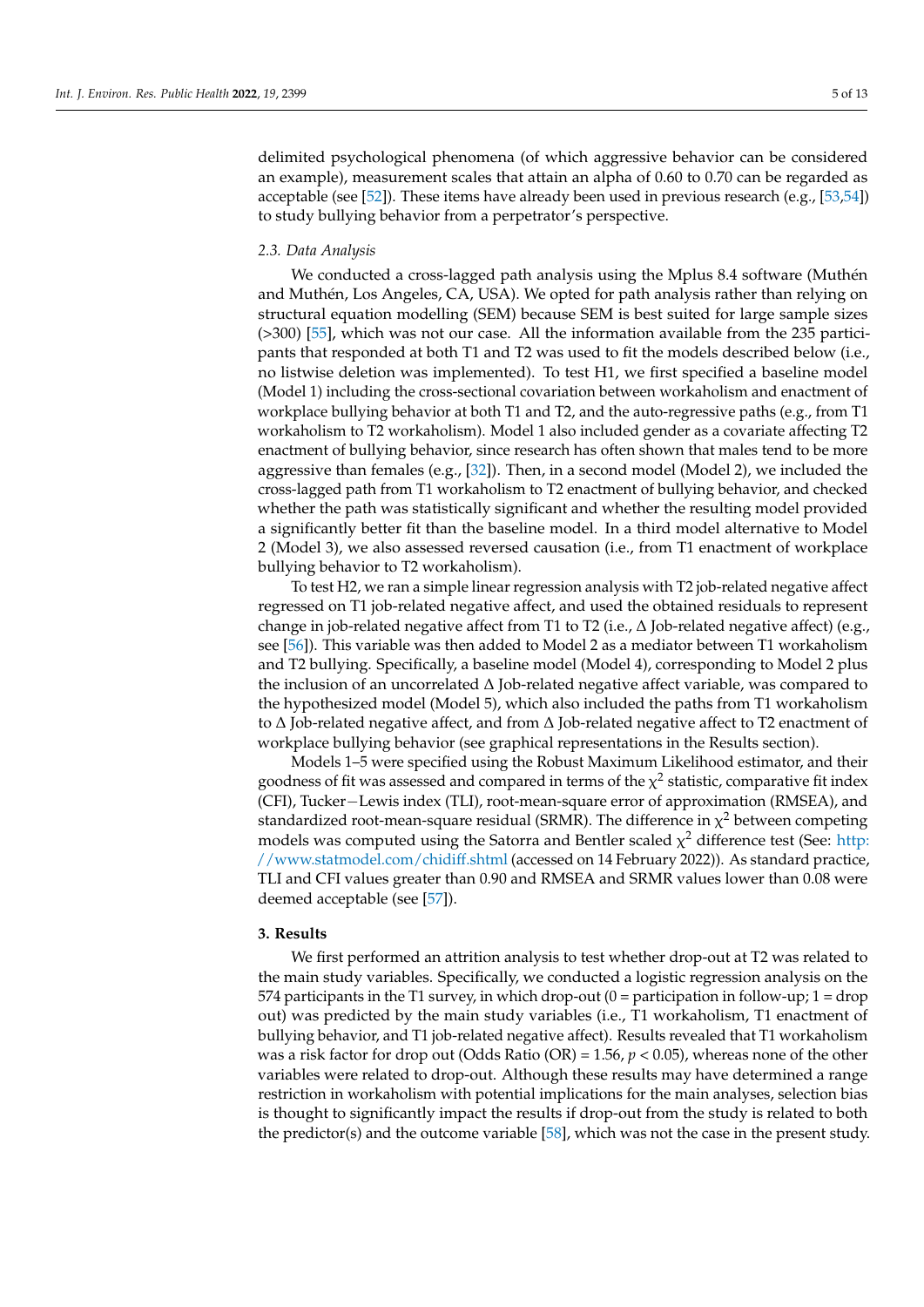Table [1](#page-5-0) reports means, standard deviations, and intercorrelations between the study variables. Both cross-sectional and longitudinal correlations between workaholism and enactment of bullying behavior were positive and in the low-to-moderate range (0.15  $\leq$   $r \leq$  0.28). Additionally, job-related negative affect at T1 and T2 was also weakly-to-moderately related to both workaholism and enactment of bullying at both time points.

<span id="page-5-0"></span>**Table 1.** Descriptive statistics and zero-order Pearson correlation coefficients between the study variables.

|                                   | n   | Mean (SD)  | Range         |            |           |           | 4         |            |
|-----------------------------------|-----|------------|---------------|------------|-----------|-----------|-----------|------------|
| 1. Workaholism T1                 | 235 | 2.10(0.54) | $1.00 - 3.80$ |            |           |           |           |            |
| 2. Workaholism T2                 | 234 | 2.12(0.52) | $1.00 - 3.78$ | $0.64$ *** |           |           |           |            |
| 3. Enactment of bullying T1       | 235 | 1.31(0.30) | $1.00 - 2.89$ | $0.27***$  | $0.15*$   |           |           |            |
| 4. Enactment of bullying T2       | 234 | 1.20(0.31) | $1.00 - 2.44$ | $0.25***$  | $0.28***$ | $0.57***$ |           |            |
| 5. Job-related negative affect T1 | 234 | 2.25(0.83) | $1.63 - 5.00$ | $0.33***$  | $0.23***$ | $0.14*$   | $0.21**$  |            |
| 6. Job-related negative affect T2 | 233 | 2.36(0.79) | $1.00 - 5.00$ | $0.28***$  | $0.33***$ | 0.13      | $0.28***$ | $0.52$ *** |

Notes: \*\*\*  $p < 0.001$ ; \*\*  $p < 0.01$ ; \*  $p < 0.05$ . SD = standard deviation. Bold types indicate auto-correlations over the two time points.

To test H1, stating that workaholism has a cross-lagged effect on enacted workplace bullying, we first estimated the baseline model (Model 1), which fitted the data well  $(\chi^2(5) = 4.77$ , CFI = 1.00; TLI = 1.00; RMSEA = 0.00 [95% CI = 0.000 - 0.010]; SRMR = 0.029). We then fitted a second model (Model 2) which, in addition to the paths included in Model 1, included the cross-lagged path between T1 workaholism and T2 enactment of bullying behavior. Model 2 (see Figure [1\)](#page-6-0) also fitted the data well ( $\chi^2(4)$  = 1.07, CFI = 1.00; TLI = 1.00; RMSEA =  $0.00$  [0.000–0.043]; SRMR =  $0.014$ ). The Satorra and Bentler [\[59\]](#page-11-25) scaled  $\chi^2$  difference test comparing Model 1 with Model 2 was significant ( $\chi^2(1)$  = 3.84,  $p$  = 0.05). Importantly, the cross-lagged path between T1 workaholism to T2 enactment of bullying behavior in Model 2 was significant, even if small in size (std. path = 0.10, *t*(1) = 2.03, *p* < 0.05). Overall, these results lend support to H1. In a further model (Model 3), we tested reversed causation, that is, the effect of T1 enactment of bullying behavior on T2 workaholism. Although Model 3 fitted the data well ( $\chi^2(4)$  = 4.47, CFI = 0.998; TLI = 0.996; RMSEA =  $0.022$  [CI =  $0.000$ – $0.104$ ]; SRMR =  $0.030$ ), the estimated relationship between workplace bullying behavior and T2 workaholism was negligible and not significant, indicating that reversed causation did not hold (see Figure [1\)](#page-6-0). In addition, removing gender from Models 2 and 3 did not change the statistical significance of the T1 workaholism–T2 enactment of workplace bullying relationship.

Subsequently, we tested H2, stating that job-related negative affect mediated the relationship between T1 workaholism and T2 enactment of bullying behavior. First, we estimated the baseline model for testing mediation (Model 4), which provided the following fit to the data ( $\chi^2(10) = 28.51$ , CFI = 0.923; TLI = 0.908; RMSEA = 0.089 [0.052–0.129]; SRMR = 0.074). We then fitted a further model (Model 5) which, in addition to the paths included in Model 4, included the path from T1 workaholism to  $\Delta$  Job-related negative affect, and the path from ∆ Job-related negative affect to T2 enactment of bullying. Model 5 fitted the data satisfactorily ( $\chi^2(8)$  = 19.29, CFI = 0.953; TLI = 0.930; RMSEA = 0.078 [0.033–0.123]; SRMR = 0.044) and, according to the Satorra and Bentler scaled  $\chi^2$  difference test, significantly better than Model 4 ( $\chi^2(2)$  = 8.26,  $p$  = 0.002). Nevertheless, as shown in Figure [2,](#page-6-1) although the path from ∆ Job-related negative affect to T2 enactment of workplace bullying behavior was statistically significant (std. path =  $0.13$ ,  $t(1) = 2.34$ ,  $p < 0.05$ ), the path from T1 workaholism to ∆ Job-related negative affect was not (std. path = 0.13, *t*(1) = 1.78, *p* = 0.08), implying that the preconditions for testing mediated relationships were not met. Therefore, these results did not support H2.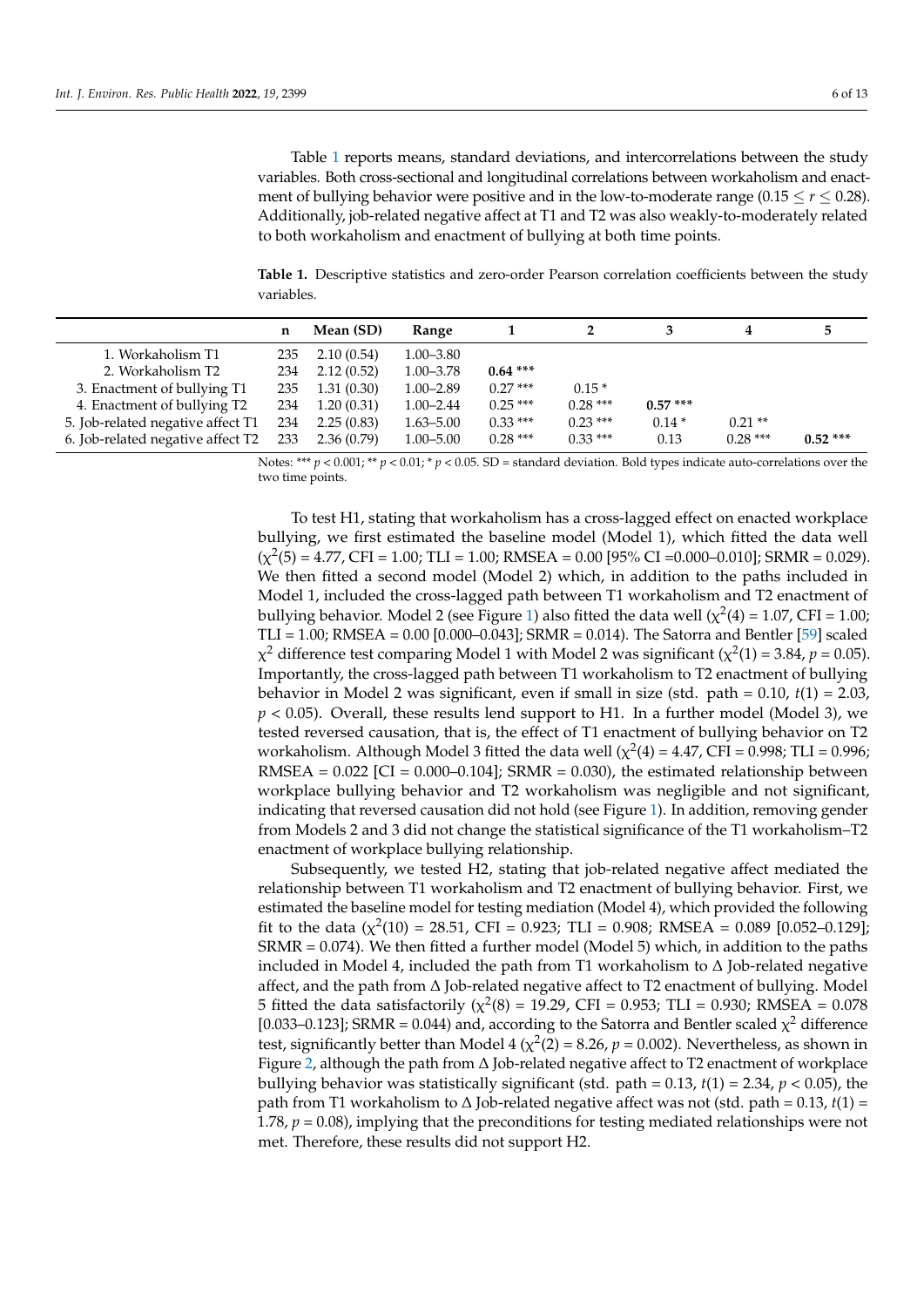<span id="page-6-0"></span>

<span id="page-6-1"></span>**Figure 1.** Path analysis in Model 2 (above) and Model 3 (below) of the cross-lagged relationships between workaholism and enactment of workplace bullying behavior. \* *p* < 0.05, \*\*\* *p* < 0.001. between workaholism and enactment of workplace bullying behavior. \* *p* < 0.05, \*\*\* *p* < 0.001.



Figure 2. Path analysis in Model 4 of the cross-lagged relationships between workaholism, job-related negative affect, and enactment of workplace bullying behavior.  $p < 0.05$ , \*\*\*  $p < 0.001$ .

#### lated negative affect, and enactment of workplace bullying behavior. \* *p* < 0.05, \*\*\* *p* < 0.001. **4. Discussion**

 $\frac{1}{2}$  for the characteristic bullet in value of  $\frac{1}{2}$  is a form of  $\frac{1}{2}$  for  $\frac{1}{2}$  for  $\frac{1}{2}$  for  $\frac{1}{2}$  for  $\frac{1}{2}$  for  $\frac{1}{2}$  for  $\frac{1}{2}$  for  $\frac{1}{2}$  for  $\frac{1}{2}$  for  $\frac{1}{2}$  for  $\frac{1}{$ regulated, competitive, and hostile personality profiles [\[32](#page-10-19)[,60\]](#page-11-26). Interestingly, workaholics can be characterized by similar personality traits [\[3,](#page-9-1)[12,](#page-10-3)[34\]](#page-11-0), suggesting their propensity to enact bullying behavior at work. However, the relationship between workaholism and the Workplace bullying behavior is a form of CWB involving harassment, offenses, and social exclusion [\[18,](#page-10-9)[24](#page-10-13)[,25\]](#page-10-14). The enactment of such negative acts at work, i.e., being a perpe-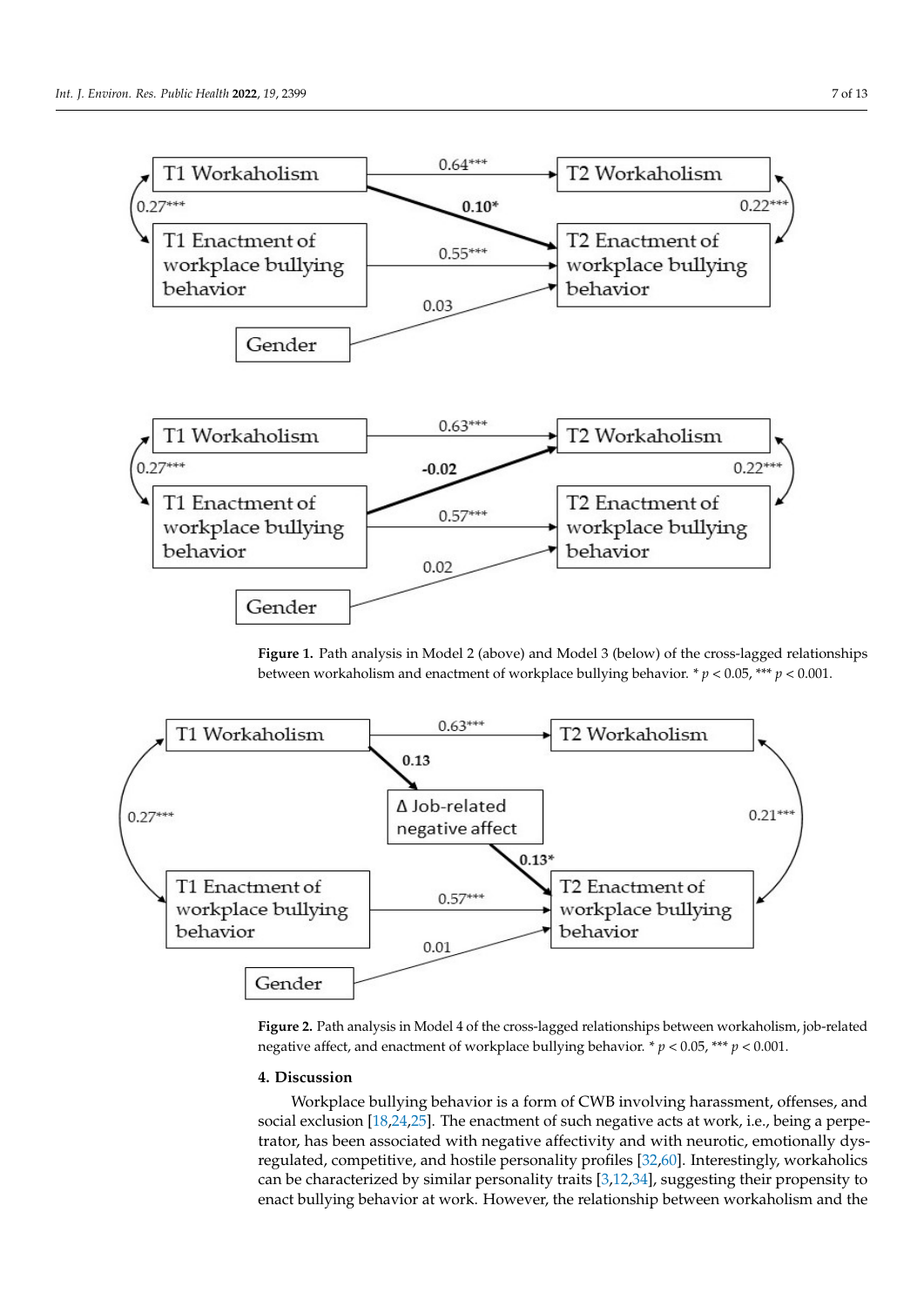enactment of bullying behavior at work has been rarely investigated. In the present study, we aimed to advance our knowledge of the relationship between workaholism and workplace bullying by investigating the longitudinal association between the two constructs. Building on the theoretical frameworks of the stressor–emotion model of CWB [\[39\]](#page-11-5) and the general affective aggression model [\[35\]](#page-11-1), we hypothesized that workaholism may fuel an individual's high levels of stress along with their associated critical internal states (i.e., frustration and negative affective experiences), which, in turn, may lead to the enactment of bullying behavior.

In line with our first hypothesis (H1), and corroborating a previous cross-sectional study [\[41\]](#page-11-7), we found that workaholism predicted higher levels of enactment of bullying behavior at work as reported one year later, after adjusting for gender and the stability of both variables. By working compulsively and excessively, workaholic individuals may experience higher levels of work-related stress, which is likely to explain their higher levels of enactment of bullying behavior. This result contributes to the characterization of the performance-related and interpersonal implications of workaholism, which have been rarely considered so far, thus expanding our knowledge of the nomological network of workaholism. The fact that previous studies failed to support a negative relationship between workaholism and employee performance (e.g., [\[11\]](#page-10-2)) may be explained by the lack of distinction between the different facets of job performance (i.e., in role, extra role, and CWB) (see [\[25\]](#page-10-14)). On the contrary, by focusing on the enactment of bullying behavior, we were able to show that workaholism does not only have individual costs in terms of the health and well-being of the affected worker [\[11](#page-10-2)[–15\]](#page-10-6), but may also have interpersonal- and performance-related—and thus organizational—costs. Given the dire consequences that exposure to bullying behavior may have on targets, bystanders, and work groups (e.g., turnover, sickness absence, and loss of motivation and engagement) [\[19\]](#page-10-10), such costs may be substantial [\[61\]](#page-11-27).

Contrary to the second hypothesis, however, our study did not support previous cross-sectional evidence [\[41\]](#page-11-7) about the mediating role of job-related negative affect in the relationship between workaholism and the enactment of bullying behavior. It is possible that the one-year time lag adopted in the present study was inadequate to capture the assumed intervening affective process. Indeed, negative job-related affective experiences may represent short-term stress reactions fueled by workaholism, so the impact of workaholism on such reactions may be better identified over shorter time intervals [\[12\]](#page-10-3), whereas longer time lags, such as the one adopted in the present study, may be more suitable to investigate the impact of workaholism on long-term stress reactions such as mental health symptoms (e.g., burnout, depression), which were not considered in the present study. Thus, future research should implement longitudinal designs with shorter time lags, or even diary studies focusing on daily or weekly job-related negative affect and enactment of bullying behavior. In addition, because a central component of workaholism is working compulsively—which, by definition, is an anxiety-related phenomenon [\[1\]](#page-9-0)—it may be the case that workaholism already houses the affective ingredients that trigger aggressive behavior. Therefore, including further affective components may not add substantially as far as the relationship between workaholism and the enactment of bullying is concerned.

Our study also contributes to advancing our understanding of the possible individual antecedents of aggressive behavior at work, by suggesting that workplace bullying may be more likely enacted by individuals with workaholic tendencies. Previous studies on bullying have highlighted the important role of personal characteristics as antecedents of the phenomenon, such as lack of self-regulative capacities [\[60\]](#page-11-26), low agreeableness and conscientiousness, and higher neuroticism. With the present study, we shed light on workaholism as a further personal disposition that may be implicated in the enactment of bullying behavior. Of note, workaholism may not be a trivial antecedent of bullying, since estimates suggest that workaholism is prevalent in the working population, ranging from 6.6% to 20.6% (see [\[62\]](#page-11-28)). It would be interesting, in future research, to not only replicate the present findings among other types of workers with a higher prevalence of workaholism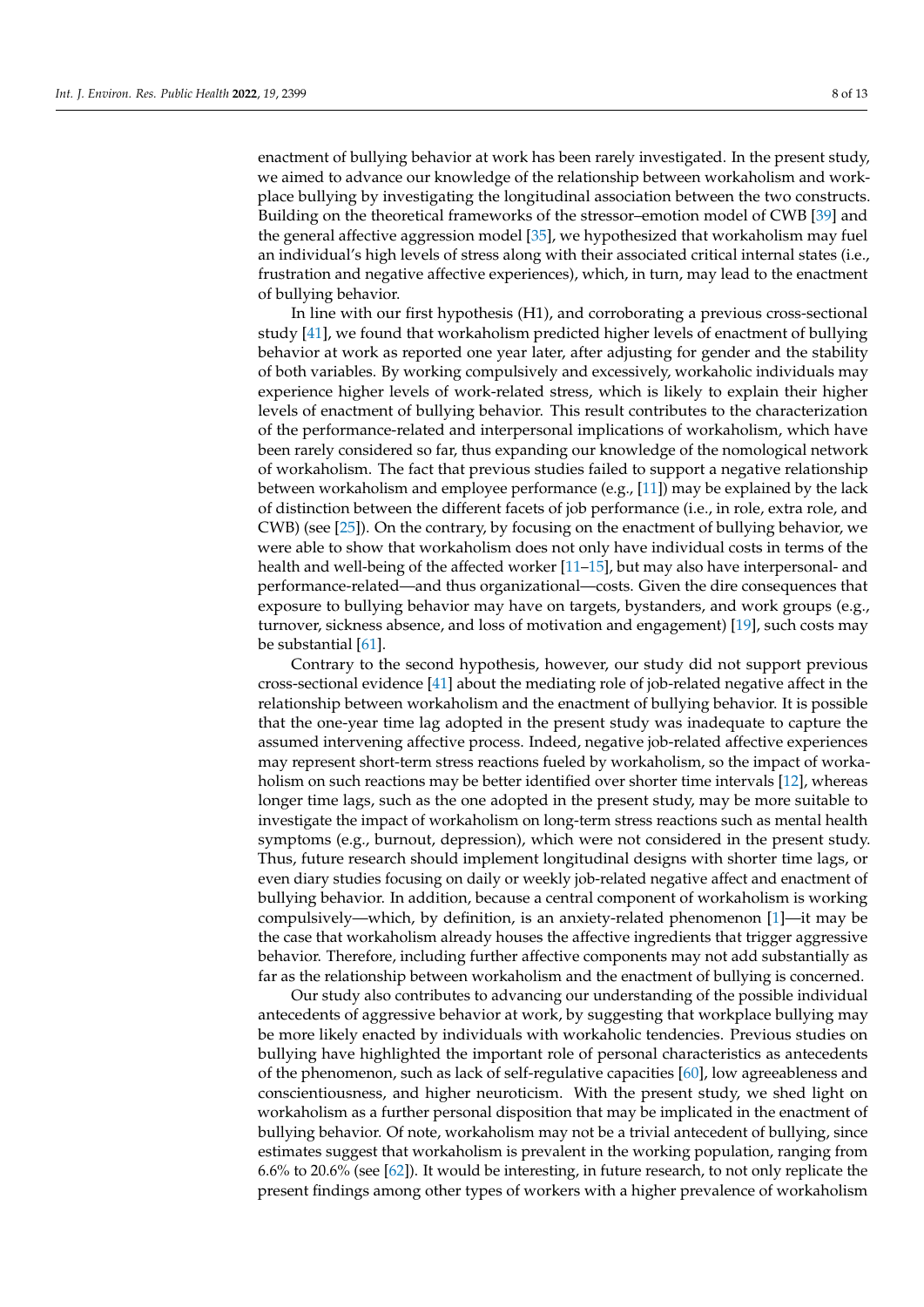(e.g., managers [\[26\]](#page-10-15)), but also to examine the potential interaction between workaholism and work environmental factors in the process leading to bullying behavior, which has been indicated as a priority in bullying research [\[19\]](#page-10-10).

In terms of implications, the results of the present study suggest that organizations should avoid reinforcing workaholic tendencies in individuals, since such tendences may impair interpersonal relationships with colleagues, and with patients and customers. Preventing workaholic tendencies may translate, for example, into combating the widespread workplace culture that instigates overwork and competition [\[63\]](#page-12-0), which is also highly prevalent in the health sector (see [\[62\]](#page-11-28)) (i.e., the context of the present study). Another strategy could be the promotion of managerial styles and practices that are more familyfriendly [\[64\]](#page-12-1), and that actively encourage detachment and recovery [\[65\]](#page-12-2). It is increasingly acknowledged that working conditions may significantly impact personality, with changes occurring even in a relatively short period of time [\[66\]](#page-12-3). For example, it has been shown that high workload may contribute to the development or consolidation of workaholic tendencies [\[10\]](#page-10-1). Thus, by taking action against the factors that may reinforce workaholic tendencies, organizations can not only preserve the health and vitality of their employees, but also defuse a significant predictor of aggressive behavior and bullying.

A further implication of the present study concerns the fit of the workaholics for supervisory or managerial positions, considering that being a manager is the most important risk factor for workaholism (see [\[27\]](#page-10-16)). First, workaholic managers, by acting as role models for their subordinates, may lead them to become workaholics themselves, especially if the latter have predisposing personal characteristics such as high perfectionism or obsessivecompulsive personality traits. This process of transmission of workaholic tendencies may contribute to create what has been called the "addictive organization" [\[67\]](#page-12-4), which may have substantial human costs in terms of burnout and overwork-related disorders [\[1\]](#page-9-0). Additionally, by enacting bullying towards their immediate subordinate, workaholic managers may initiate "waves" of aggression that trickle down to lower levels of the organizational hierarchy through the mechanism of displaced aggression [\[33\]](#page-10-20), whereby the target of bullying behavior becomes a perpetrator towards less-powerful others. If employees regularly interact with patients or customers, as is the case in the sample examined in the present study, aggression may also be directed towards them. Such processes may clearly lead to the development of an interpersonally toxic work environment. In summary, a workaholic leader may thwart the potential of employees to thrive at work and create significant costs for their organization.

The results of the present study should be interpreted in the light of some limitations. First, only self-report data were used, implying that the observed relationships may at least partially be explained by common method bias, although the longitudinal design is expected to reduce this type of bias (see [\[68\]](#page-12-5)). Whereas the focus on the perpetrator perspective is appropriate for investigating the individual and personality-related correlates of workplace bullying behavior (e.g., [\[32,](#page-10-19)[60\]](#page-11-26)), self-reports of the enactment of aggressive behavior are likely biased by social desirability, implying that further studies employing alternative methods, such as supervisors and co-workers' reports of workplace bullying, are needed for reaching more solid conclusions about the relationship between workaholism and bullying. Additionally, the adopted measure of bullying displayed a suboptimal internal consistency, meaning that measurement error for the construct may have been substantial, potentially affecting the obtained results. In additional analyses (available upon request from the first author) we found that one of the items of the measure ("I carried out practical jokes on someone I don't get on with") had a very low loading at one measurement occasion on the underlying factor (i.e., <0.10). However, discarding the item did not significantly increase the internal consistency of the measure (alpha was 0.68 and became 0.69). Future studies should pay attention to this problematic item when using the SNAQ as a measure of enacted bullying, and perhaps consider deleting or reformulating it. It should also be noted, however, that, according to some scholars [\[52\]](#page-11-18), behavioral items of aggression such as the one adopted here may be considered as "formative" instead of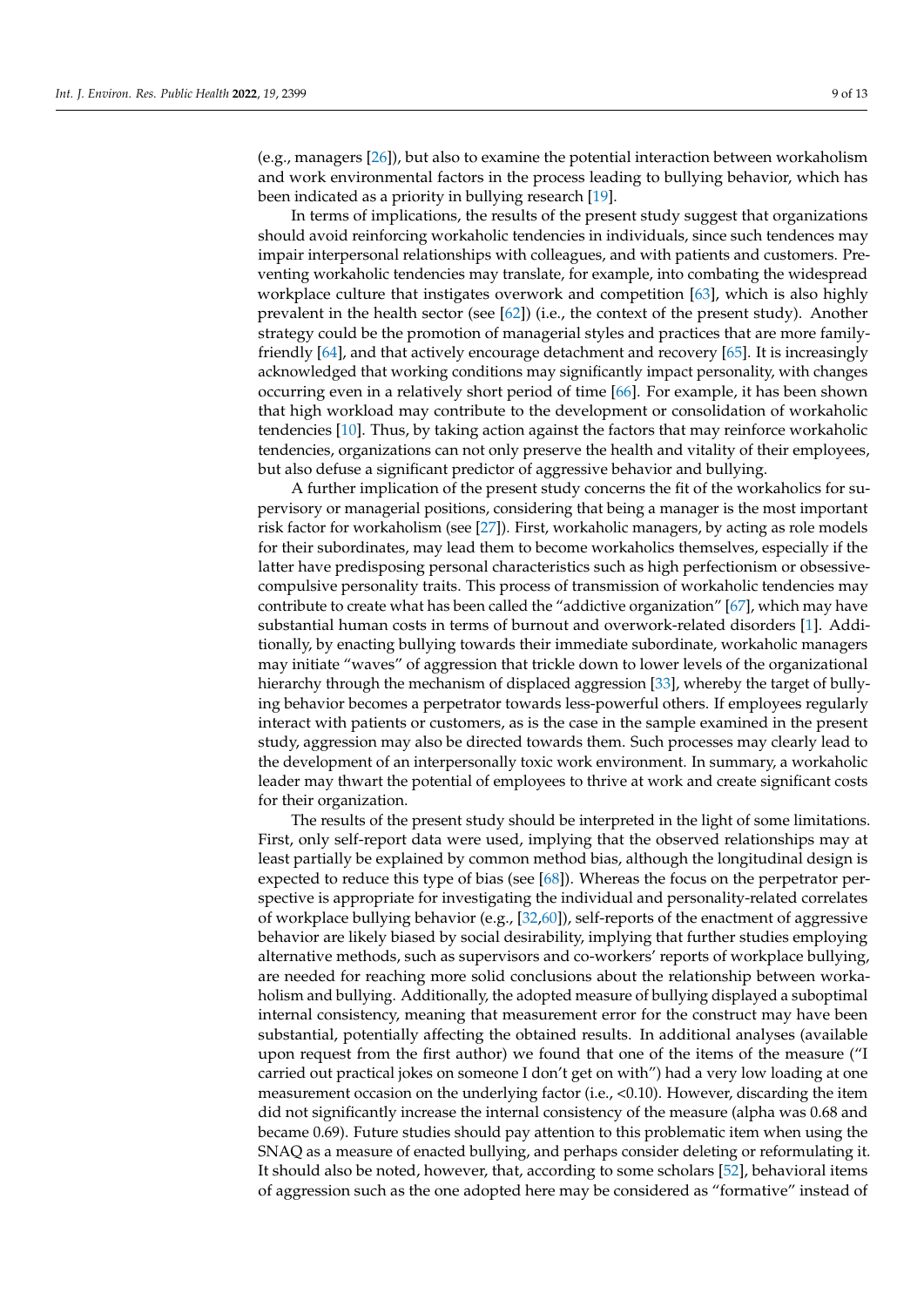"reflective" indicators, meaning that internal consistency and factor analysis may not be appropriate to assess their structure and reliability. Second, our longitudinal study only included two waves of measurement, providing a limited information on the cross-lagged relationship between the investigated constructs, especially on the mediating variables; study designs including three or more waves are needed to shed more light on the hypothesized mediating processes [\[69\]](#page-12-6). Third, our sample was relatively small, largely consisting of female nurses, and involved individuals employed in the same public organization, resulting in a limited generalizability to other organizational contexts (e.g., private sector), jobs, and sectors. Future studies should replicate our results on larger and job-specific samples. Additionally, future studies could focus on high-responsibility positions (e.g., managers, higher-level professionals, and self-employed) that typically display a higher prevalence of workaholism [\[26,](#page-10-15)[27\]](#page-10-16).

## **5. Conclusions**

In conclusion, our study adds to the previous literature by showing that workaholism may be a potential antecedent of workplace aggressive behavior. The main implication of our results is that employers and practitioners have an additional reason for planning and conducting interventions aimed at preventing and reducing workaholism in the workforce, because it may not only have a negative impact on workaholics' health and well-being, but also promote the enactment of CWB in the form of bullying, with negative consequences on employees and the organization overall.

**Author Contributions:** Conceptualization, C.B.; methodology, C.B.; formal analysis, C.B.; investigation, C.B.; data curation, C.B. and L.M.; writing—original draft preparation, C.B. and L.M.; writing—review and editing, C.B., L.M., S.Z., H.B., P.M.C.; supervision, C.B.; project administration C.B. All authors have read and agreed to the published version of the manuscript.

**Funding:** This research received no external funding.

**Institutional Review Board Statement:** The study was conducted according to the guidelines of the Declaration of Helsinki as well as the Italian data protection regulation (Legislative Decree n. 196/2003). Ethical review and approval were waived for this study, due to the mandatory nature of routine workplace stress assessment.

**Informed Consent Statement:** Written participant's consent was waived for this study, given the mandatory nature of workplace stress assessment. However, individual participation was voluntary (i.e., participants could refuse to take part in the assessment).

**Data Availability Statement:** The data are available upon request from the first author.

**Acknowledgments:** The authors want to thank all the workers who voluntarily participated and dedicated a part of their time to the data collection.

**Conflicts of Interest:** The authors declare no conflict of interest.

#### **References**

- <span id="page-9-0"></span>1. Atroszko, P.A.; Demetrovics, Z.; Griffiths, M.D. Work Addiction, Obsessive-Compulsive Personality Disorder, Burn-Out, and Global Burden of Disease: Implications from the ICD-11. *Int. J. Environ. Res. Public Health* **2020**, *17*, 660. [\[CrossRef\]](http://doi.org/10.3390/ijerph17020660)
- <span id="page-9-2"></span>2. Loscalzo, Y.; Giannini, M. Clinical conceptualization of workaholism. *Organ. Psychol. Rev.* **2017**, *7*, 306–329. [\[CrossRef\]](http://doi.org/10.1177/2041386617734299)
- <span id="page-9-1"></span>3. Clark, M.A.; Michel, J.S.; Zhdanova, L.; Pui, S.Y.; Baltes, B.B. All Work and No Play? A Meta-Analytic Examination of the Correlates and Outcomes of Workaholism. *J. Manag.* **2016**, *42*, 1836–1873. [\[CrossRef\]](http://doi.org/10.1177/0149206314522301)
- <span id="page-9-3"></span>4. Andreassen, C.S. Workaholism: An overview and current status of the research. *J. Behav. Addict.* **2014**, *3*, 1–11. [\[CrossRef\]](http://doi.org/10.1556/JBA.2.2013.017)
- <span id="page-9-7"></span>5. Andreassen, C.S.; Schaufeli, W.B.; Pallesen, S. Myths about "The myths about work addiction". *J. Behav. Addict.* **2018**, *7*, 858–862. [\[CrossRef\]](http://doi.org/10.1556/2006.7.2018.126)
- <span id="page-9-4"></span>6. Atroszko, P.A.; Demetrovics, Z.; Griffiths, M.D. Beyond the myths about work addiction: Toward a consensus on definition and trajectories for future studies on problematic overworking. *J. Behav. Addict.* **2019**, *8*, 7–15. [\[CrossRef\]](http://doi.org/10.1556/2006.8.2019.11)
- <span id="page-9-5"></span>7. Machlowitz, M. *Workaholics: Living with Them, Working with Them*; Addison-Wesley Publishing Company: Reading, MA, USA, 1980; ISBN 9780201046137.
- <span id="page-9-6"></span>8. Baruch, Y. The positive wellbeing aspects of workaholism in cross cultural perspective. *Career Dev. Int.* **2011**, *16*, 572–591. [\[CrossRef\]](http://doi.org/10.1108/13620431111178335)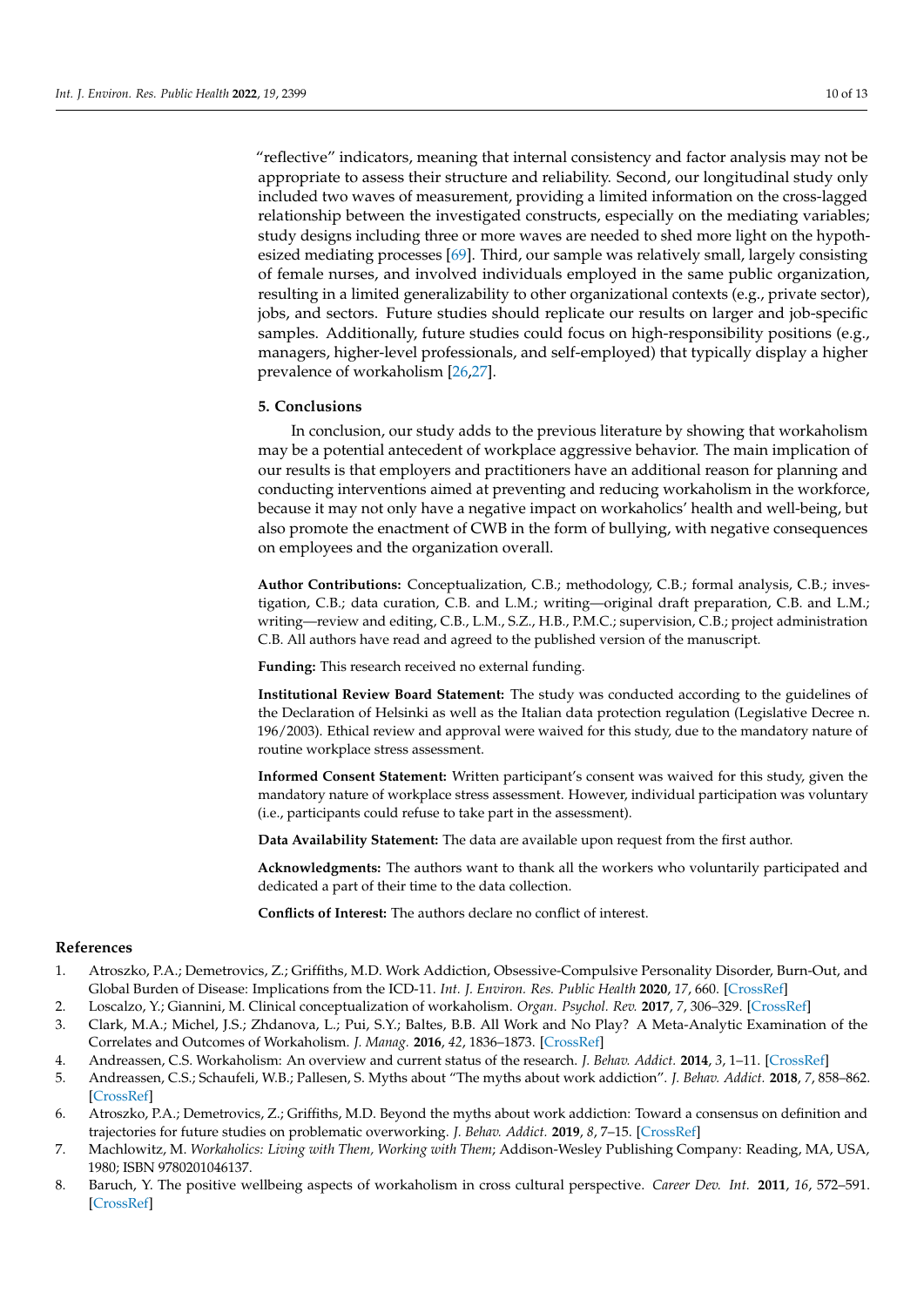- <span id="page-10-0"></span>9. Kirrane, M.; Breen, M.; O'Connor, C. A Qualitative Study on the Consequences of Intensive Working. *Hum. Resour. Dev. Q.* **2017**, *28*, 227–268. [\[CrossRef\]](http://doi.org/10.1002/hrdq.21284)
- <span id="page-10-1"></span>10. Balducci, C.; Avanzi, L.; Fraccaroli, F. The Individual "Costs" of Workaholism: An Analysis Based on Multisource and Prospective Data. *J. Manag.* **2018**, *44*, 2961–2986. [\[CrossRef\]](http://doi.org/10.1177/0149206316658348)
- <span id="page-10-2"></span>11. Balducci, C.; Alessandri, G.; Zaniboni, S.; Avanzi, L.; Borgogni, L.; Fraccaroli, F. The impact of workaholism on day-level workload and emotional exhaustion, and on longer-term job performance. *Work Stress* **2021**, *35*, 6–26. [\[CrossRef\]](http://doi.org/10.1080/02678373.2020.1735569)
- <span id="page-10-3"></span>12. Balducci, C.; Spagnoli, P.; Avanzi, L.; Clark, M. A daily diary investigation on the job-related affective experiences fueled by work addiction. *J. Behav. Addict.* **2021**, *9*, 967–977. [\[CrossRef\]](http://doi.org/10.1556/2006.2020.00102)
- <span id="page-10-4"></span>13. Schaufeli, W.B.; Bakker, A.B.; van der Heijden, F.M.M.A.; Prins, J.T. Workaholism, burnout and well-being among junior doctors: The mediating role of role conflict. *Work Stress* **2009**, *23*, 155–172. [\[CrossRef\]](http://doi.org/10.1080/02678370902834021)
- <span id="page-10-5"></span>14. Balducci, C.; Spagnoli, P.; Toderi, S.; Clark, M.A. A within-individual investigation on the relationship between day level workaholism and systolic blood pressure. *Work Stress* **2021**, 1–18. [\[CrossRef\]](http://doi.org/10.1080/02678373.2021.1976883)
- <span id="page-10-6"></span>15. Falco, A.; Girardi, D.; Kravina, L.; Trifiletti, E.; Bartolucci, G.B.; Capozza, D.; De Carlo, N.A. The Mediating Role of Psychophysic Strain in the Relationship between Workaholism, Job Performance, and Sickness Absence. *J. Occup. Environ. Med.* **2013**, *55*, 1255–1261. [\[CrossRef\]](http://doi.org/10.1097/JOM.0000000000000007)
- <span id="page-10-7"></span>16. Spagnoli, P.; Haynes, N.J.; Kovalchuk, L.S.; Clark, M.A.; Buono, C.; Balducci, C. Workload, Workaholism, and Job Performance: Uncovering Their Complex Relationship. *Int. J. Environ. Res. Public Health* **2020**, *17*, 6536. [\[CrossRef\]](http://doi.org/10.3390/ijerph17186536)
- <span id="page-10-8"></span>17. Schaufeli, W.B.; Taris, T.W.; Bakker, A.B. It Takes Two to Tango: Workaholism Is Working Excessively and Working Compulsively. In *The Long Work Hours Culture: Causes, Consequences and Choices*; Emerald Group Publishing: Bingley, UK, 2008; pp. 203–226.
- <span id="page-10-9"></span>18. Einarsen, S.V.; Hoel, H.; Zapf, D.; Cooper, C.L. The concept of bullying and harassment at work: The European tradition. In *Bullying and Harassment in the Workplace: Theory, Research and Practice*; Einarsen, S.V., Hoel, H., Zapf, D., Cooper, C.L., Eds.; CRC Press: Boca Raton, FL, USA, 2020; pp. 3–53, ISBN 0429462522.
- <span id="page-10-10"></span>19. Nielsen, M.B.; Einarsen, S.V. What we know, what we do not know, and what we should and could have known about workplace bullying: An overview of the literature and agenda for future research. *Aggress. Violent Behav.* **2018**, *42*, 71–83. [\[CrossRef\]](http://doi.org/10.1016/j.avb.2018.06.007)
- <span id="page-10-11"></span>20. Boudrias, V.; Trépanier, S.-G.; Salin, D. A systematic review of research on the longitudinal consequences of workplace bullying and the mechanisms involved. *Aggress. Violent Behav.* **2021**, *56*, 101508. [\[CrossRef\]](http://doi.org/10.1016/j.avb.2020.101508)
- 21. Conway, P.M.; Høgh, A.; Balducci, C.; Ebbesen, D.K. Workplace Bullying and Mental Health. In *Pathways of Job-Related Negative Behaviour*; D'Cruz, P., Noronha, E., Baillien, E., Catley, B., Harlos, K., Hogh, A., Mikkelsen, E.G., Eds.; Springer: Singapore, 2021; pp. 101–128.
- 22. Høgh, A.; Clausen, T.; Bickmann, L.; Hansen, Å.M.; Conway, P.M.; Baernholdt, M. Consequences of Workplace Bullying for Individuals, Organizations and Society. In *Pathways of Job-Related Negative Behaviour*; D'Cruz, P., Noronha, E., Baillien, E., Catley, B., Harlos, K., Hogh, A., Mikkelsen, E.G., Eds.; Springer: Singapore, 2021; pp. 177–200.
- <span id="page-10-12"></span>23. Hogh, A.; Mikkelsen, E.; Hansen, Å. Individual Consequences of Workplace Bullying/Mobbing. In *Bullying and Harassment in the Workplace—Theory, Research and Practice*; Einarsen, S.V., Hoel, H., Zapf, D., Cooper, C.L., Eds.; CRC Press: New York, NY, USA, 2020; pp. 107–128.
- <span id="page-10-13"></span>24. Zapf, D.; Einarsen, S. Mobbing at Work: Escalated Conflicts in Organizations. In *Counterproductive Work Behavior: Investigations of Actors and Targets*; Fox, S., Spector, P.E., Eds.; American Psychological Association: Washington, DC, USA, 2005; pp. 237–270, ISBN 9781591471653.
- <span id="page-10-14"></span>25. Koopmans, L.; Bernaards, C.M.; Hildebrandt, V.H.; Schaufeli, W.B.; de Vet Henrica, C.W.; van der Beek, A.J. Conceptual Frameworks of Individual Work Performance. *J. Occup. Environ. Med.* **2011**, *53*, 856–866. [\[CrossRef\]](http://doi.org/10.1097/JOM.0b013e318226a763)
- <span id="page-10-15"></span>26. Taris, T.W.; Van Beek, I.; Schaufeli, W.B. Demographic and Occupational Correlates of Workaholism. *Psychol. Rep.* **2012**, *110*, 547–554. [\[CrossRef\]](http://doi.org/10.2466/03.09.17.PR0.110.2.547-554)
- <span id="page-10-16"></span>27. Andreassen, C.S.; Griffiths, M.D.; Sinha, R.; Hetland, J.; Pallesen, S. The Relationships between Workaholism and Symptoms of Psychiatric Disorders: A Large-Scale Cross-Sectional Study. *PLoS ONE* **2016**, *11*, e0152978. [\[CrossRef\]](http://doi.org/10.1371/journal.pone.0152978)
- <span id="page-10-17"></span>28. Baillien, E.; De Cuyper, N.; De Witte, H. Job autonomy and workload as antecedents of workplace bullying: A two-wave test of Karasek's Job Demand Control Model for targets and perpetrators. *J. Occup. Organ. Psychol.* **2011**, *84*, 191–208. [\[CrossRef\]](http://doi.org/10.1348/096317910X508371)
- 29. Conway, P.M.; Burr, H.; Rose, U.; Clausen, T.; Balducci, C. Antecedents of Workplace Bullying among Employees in Germany: Five-Year Lagged Effects of Job Demands and Job Resources. *Int. J. Environ. Res. Public Health* **2021**, *18*, 10805. [\[CrossRef\]](http://doi.org/10.3390/ijerph182010805)
- 30. Spagnoli, P.; Balducci, C. Do high workload and job insecurity predict workplace bullying after organizational change? *Int. J. Work. Health Manag.* **2017**, *10*, 2–12. [\[CrossRef\]](http://doi.org/10.1108/IJWHM-05-2016-0038)
- <span id="page-10-18"></span>31. Van den Brande, W.; Baillien, E.; De Witte, H.; Vander Elst, T.; Godderis, L. The role of work stressors, coping strategies and coping resources in the process of workplace bullying: A systematic review and development of a comprehensive model. *Aggress. Violent Behav.* **2016**, *29*, 61–71. [\[CrossRef\]](http://doi.org/10.1016/j.avb.2016.06.004)
- <span id="page-10-19"></span>32. Andersson, L.M.; Pearson, C.M. Tit for Tat? The Spiraling Effect of Incivility in the Workplace. *Acad. Manag. Rev.* **1999**, *24*, 452–471. [\[CrossRef\]](http://doi.org/10.2307/259136)
- <span id="page-10-20"></span>33. Barling, J.; Dupré, K.E.; Kelloway, E.K. Predicting Workplace Aggression and Violence. *Annu. Rev. Psychol.* **2009**, *60*, 671–692. [\[CrossRef\]](http://doi.org/10.1146/annurev.psych.60.110707.163629)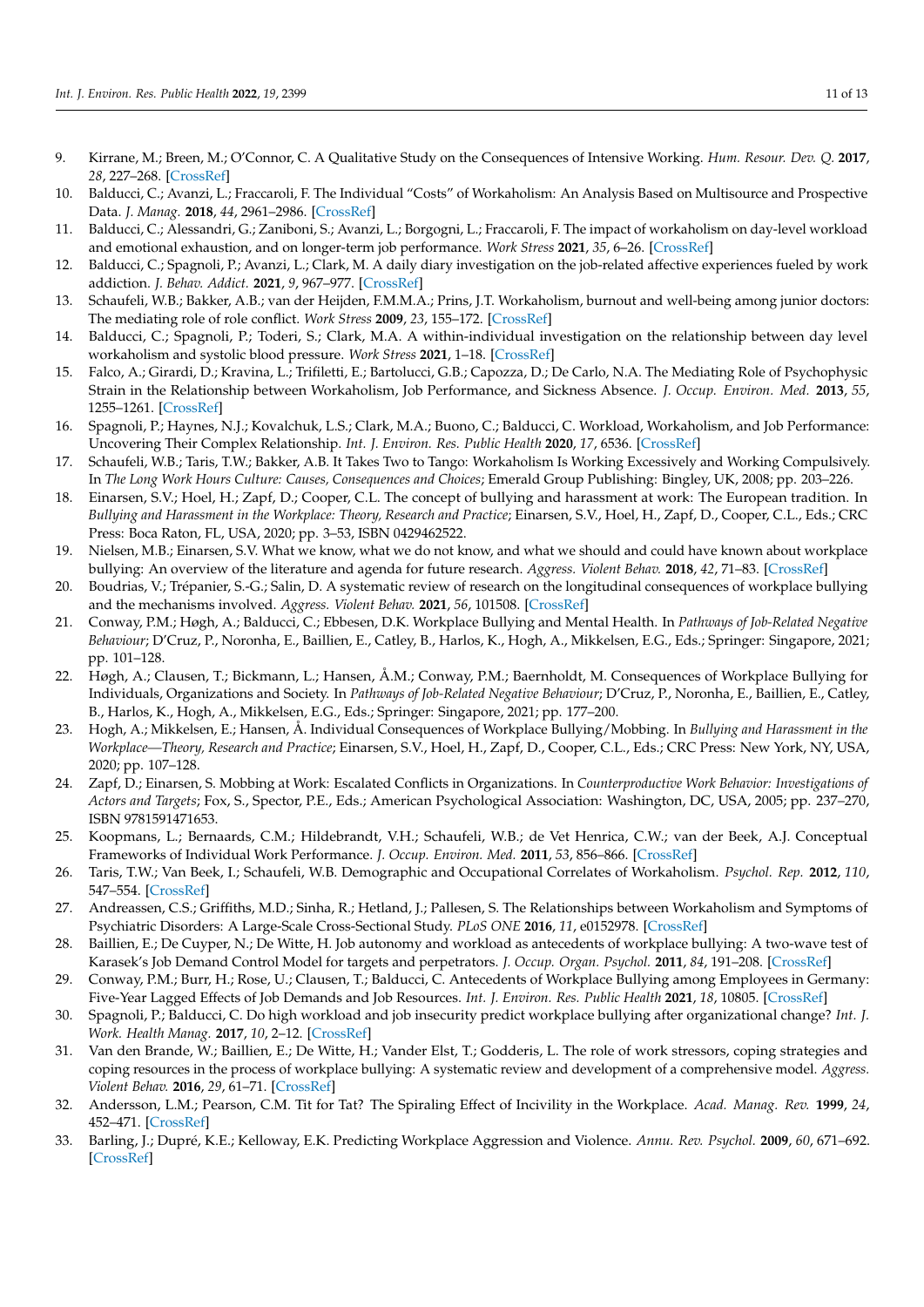- <span id="page-11-0"></span>34. Avanzi, L.; Perinelli, E.; Vignoli, M.; Junker, N.M.; Balducci, C. Unravelling Work Drive: A Comparison between Workaholism and Overcommitment. *Int. J. Environ. Res. Public Health* **2020**, *17*, 5755. [\[CrossRef\]](http://doi.org/10.3390/ijerph17165755)
- <span id="page-11-1"></span>35. Allen, J.J.; Anderson, C.A.; Bushman, B.J. The General Aggression Model. *Curr. Opin. Psychol.* **2018**, *19*, 75–80. [\[CrossRef\]](http://doi.org/10.1016/j.copsyc.2017.03.034)
- <span id="page-11-2"></span>36. Alessandri, G.; De Longis, E.; Perinelli, E.; Balducci, C.; Borgogni, L. The Costs of Working Too Hard. Relationships Between Workaholism, Job Demands, and Prosocial Organizational Citizenship Behavior. *J. Pers. Psychol.* **2020**, *19*, 24–32. [\[CrossRef\]](http://doi.org/10.1027/1866-5888/a000240)
- <span id="page-11-3"></span>37. Shimazu, A.; Schaufeli, W.B.; Taris, T.W. How Does Workaholism Affect Worker Health and Performance? The Mediating Role of Coping. *Int. J. Behav. Med.* **2010**, *17*, 154–160. [\[CrossRef\]](http://doi.org/10.1007/s12529-010-9077-x)
- <span id="page-11-4"></span>38. Krischer, M.M.; Penney, L.M.; Hunter, E.M. Can counterproductive work behaviors be productive? CWB as emotion-focused coping. *J. Occup. Health Psychol.* **2010**, *15*, 154–166. [\[CrossRef\]](http://doi.org/10.1037/a0018349)
- <span id="page-11-5"></span>39. Spector, P.E.; Fox, S. The Stressor-Emotion Model of Counterproductive Work Behavior. In *Counterproductive Work Behavior: Investigations of Actors and Targets*; Fox, S., Spector, P.E., Eds.; American Psychological Association: Washington, DC, USA, 2005; pp. 151–174.
- <span id="page-11-6"></span>40. Berkowitz, L. Frustration-aggression hypothesis: Examination and reformulation. *Psychol. Bull.* **1989**, *106*, 59–73. [\[CrossRef\]](http://doi.org/10.1037/0033-2909.106.1.59)
- <span id="page-11-7"></span>41. Balducci, C.; Cecchin, M.; Fraccaroli, F.; Schaufeli, W.B. Exploring the relationship between workaholism and workplace aggressive behaviour: The role of job-related emotion. *Pers. Individ. Dif.* **2012**, *53*, 629–634. [\[CrossRef\]](http://doi.org/10.1016/j.paid.2012.05.004)
- <span id="page-11-8"></span>42. Neuman, J.H.; Baron, R.A. Aggression in the Workplace: A Social-Psychological Perspective. In *Counterproductive Work Behavior: Investigations of Actors and Targets*; Fox, S., Spector, P.E., Eds.; American Psychological Association: Washington, DC, USA, 2005; pp. 13–40, ISBN 9781591471653.
- <span id="page-11-9"></span>43. Barbaranelli, C.; Ghezzi, V.; Di Tecco, C.; Ronchetti, M.; Fida, R.; Ghelli, M.; Persechino, B.; Iavicoli, S. Assessing Objective and Verifiable Indicators Associated with Work-Related Stress: Validation of a Structured Checklist for the Assessment and Management of Work-Related Stress. *Front. Psychol.* **2018**, *9*, 2424. [\[CrossRef\]](http://doi.org/10.3389/fpsyg.2018.02424)
- <span id="page-11-10"></span>44. Italian National Workers Compensation. *Managing and Assessing the Risk for Work-Related Stress. Handbook for Companies, in Compliance with Leg. Decree 81/2008 and Subsequent Integrations and Modifications*; INAIL, Collana Ricerche: Milan, Italy, 2018.
- <span id="page-11-11"></span>45. Schaufeli, W.B.; Shimazu, A.; Taris, T.W. Being Driven to Work Excessively Hard. *Cross-Cult. Res.* **2009**, *43*, 320–348. [\[CrossRef\]](http://doi.org/10.1177/1069397109337239)
- <span id="page-11-12"></span>46. Balducci, C.; Avanzi, L.; Consiglio, C.; Fraccaroli, F.; Schaufeli, W. A Cross-National Study on the Psychometric Quality of the Italian Version of the Dutch Work Addiction Scale (DUWAS). *Eur. J. Psychol. Assess.* **2017**, *33*, 422–428. [\[CrossRef\]](http://doi.org/10.1027/1015-5759/a000300)
- <span id="page-11-13"></span>47. Schaufeli, W.; van Rhenen, W. Over de rol van positieve en negatieve emoties bij het welbevinden van managers: Een studie met de Job-related Affective Well-being Scale (JAWS). *Gedrag Organ.* **2006**, *19*, 323–344. [\[CrossRef\]](http://doi.org/10.5117/2006.019.004.002)
- <span id="page-11-14"></span>48. Van Katwyk, P.T.; Fox, S.; Spector, P.E.; Kelloway, E.K. Using the Job-Related Affective Well-Being Scale (JAWS) to investigate affective responses to work stressors. *J. Occup. Health Psychol.* **2000**, *5*, 219–230. [\[CrossRef\]](http://doi.org/10.1037/1076-8998.5.2.219)
- <span id="page-11-15"></span>49. Balducci, C.; Spagnoli, P.; Alfano, V.; Barattucci, M.; Notelaers, G.; Fraccaroli, F. Assessing mobbing in organizations. Contribution to the Italian validation of the Short Negative Acts Questionnaire [Valutare il rischio mobbing nelle organizzazioni Contributo alla validazione italiana dello Short Negative Acts Questionnaire (S-NAQ)]. *Psicol. Soc.* **2010**, *5*, 147–167. [\[CrossRef\]](http://doi.org/10.1482/32024)
- <span id="page-11-16"></span>50. Notelaers, G.; Van der Heijden, B.; Hoel, H.; Einarsen, S. Measuring bullying at work with the short-negative acts questionnaire: Identification of targets and criterion validity. *Work Stress* **2019**, *33*, 58–75. [\[CrossRef\]](http://doi.org/10.1080/02678373.2018.1457736)
- <span id="page-11-17"></span>51. Einarsen, S.; Hoel, H.; Notelaers, G. Measuring exposure to bullying and harassment at work: Validity, factor structure and psychometric properties of the Negative Acts Questionnaire-Revised. *Work Stress* **2009**, *23*, 24–44. [\[CrossRef\]](http://doi.org/10.1080/02678370902815673)
- <span id="page-11-18"></span>52. Spector, P.E.; Fox, S.; Penney, L.M.; Bruursema, K.; Goh, A.; Kessler, S. The dimensionality of counterproductivity: Are all counterproductive behaviors created equal? *J. Vocat. Behav.* **2006**, *68*, 446–460. [\[CrossRef\]](http://doi.org/10.1016/j.jvb.2005.10.005)
- <span id="page-11-19"></span>53. Baillien, E.; Rodriguez-Muñoz, A.; Van den Broeck, A.; De Witte, H. Do demands and resources affect target's and perpetrators' reports of workplace bullying? A two-wave cross-lagged study. *Work Stress* **2011**, *25*, 128–146. [\[CrossRef\]](http://doi.org/10.1080/02678373.2011.591600)
- <span id="page-11-20"></span>54. Balducci, C.; Cecchin, M.; Fraccaroli, F. The impact of role stressors on workplace bullying in both victims and perpetrators, controlling for personal vulnerability factors: A longitudinal analysis. *Work Stress* **2012**, *26*, 195–212. [\[CrossRef\]](http://doi.org/10.1080/02678373.2012.714543)
- <span id="page-11-21"></span>55. Tabachnick, B.G.; Fidell, L.S.; Ullman, J.B. *Using Multivariate Statistics*; Pearson Education: Boston, MA, USA, 2007; Volume 5.
- <span id="page-11-22"></span>56. Avanzi, L.; Zaniboni, S.; Balducci, C.; Fraccaroli, F. The relation between overcommitment and burnout: Does it depend on employee job satisfaction? *Anxiety Stress Coping* **2014**, *27*, 455–465. [\[CrossRef\]](http://doi.org/10.1080/10615806.2013.866230) [\[PubMed\]](http://www.ncbi.nlm.nih.gov/pubmed/24245551)
- <span id="page-11-23"></span>57. Kline, R.B. *Principles and Practice of Structural Equation Modeling*, 4th ed.; Guilford Publications: New York, NY, USA, 2016; ISBN 1462523358.
- <span id="page-11-24"></span>58. Checkoway, H.; Pearce, N.; Kriebel, D. *Research Methods in Occupational Epidemiology*, 2nd ed.; Oxford University Press: New York, NY, USA, 2004; ISBN 9780195092424.
- <span id="page-11-25"></span>59. Satorra, A.; Bentler, P.M. Ensuring Positiveness of the Scaled Difference Chi-square Test Statistic. *Psychometrika* **2010**, *75*, 243–248. [\[CrossRef\]](http://doi.org/10.1007/s11336-009-9135-y)
- <span id="page-11-26"></span>60. Zapf, D.; Einarsen, S.V. Individual antecedents of bullying: Personality, motives and competencies of victims and perpetrators. In *Bullying and Harassment in the Workplace: Theory, Research and Practice*; Einarsen, S.V., Hoel, H., Zapf, D., Cooper, C.L., Eds.; CRC Press: Boca Raton, FL, USA, 2020; pp. 269–303, ISBN 0429462522.
- <span id="page-11-27"></span>61. Hassard, J.; Teoh, K.R.H.; Visockaite, G.; Dewe, P.; Cox, T. The financial burden of psychosocial workplace aggression: A systematic review of cost-of-illness studies. *Work Stress* **2018**, *32*, 6–32. [\[CrossRef\]](http://doi.org/10.1080/02678373.2017.1380726)
- <span id="page-11-28"></span>62. Atroszko, P.A.; Atroszko, B. The Costs of Work-Addicted Managers in Organizations: Towards Integrating Clinical and Organizational Frameworks. *Amfiteatru Econ.* **2020**, *22*, 1265. [\[CrossRef\]](http://doi.org/10.24818/EA/2020/S14/1265)